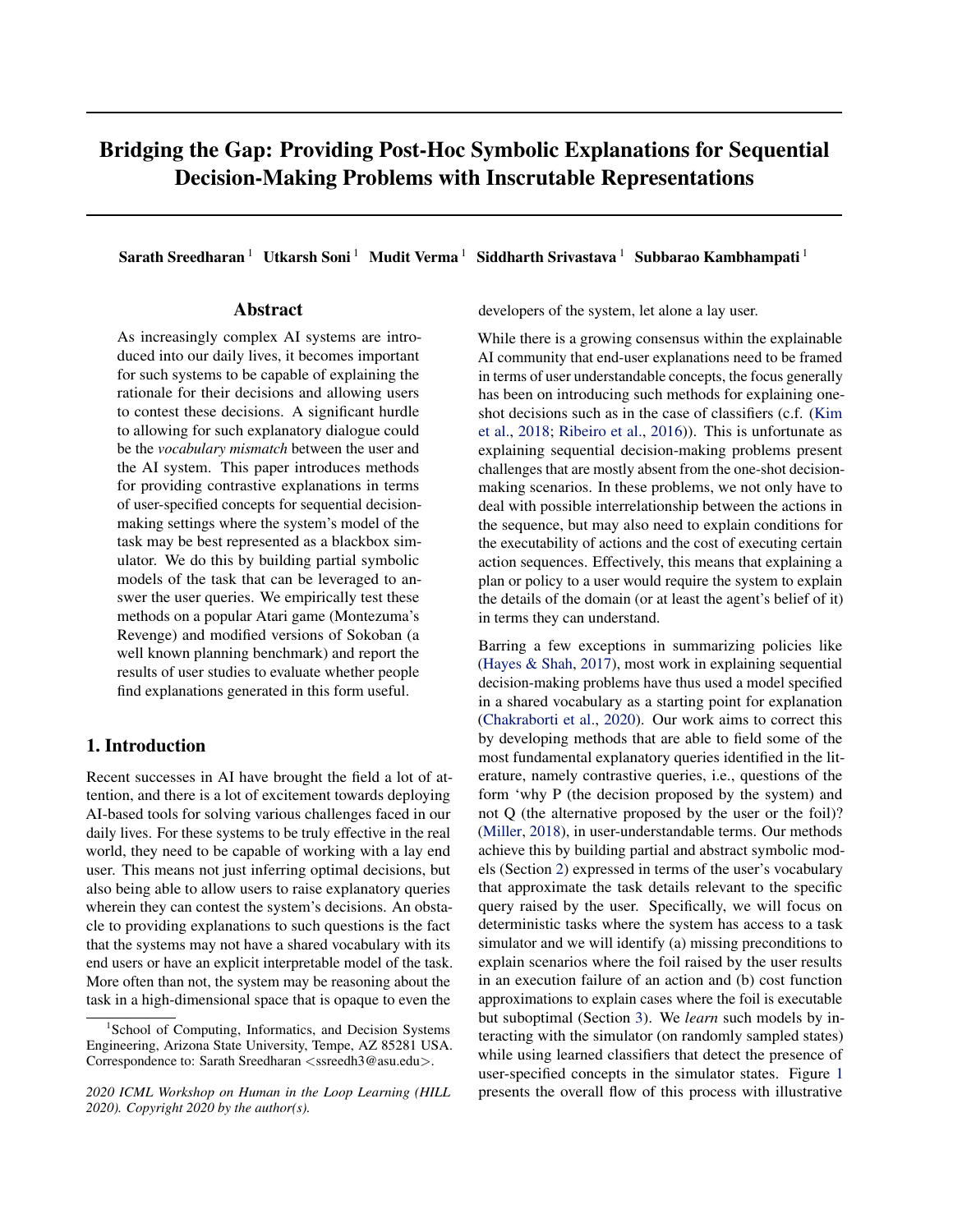<span id="page-1-0"></span>

Figure 1. The explanatory dialogue starts when the user presents the system with a specific alternate plan (foil). Here we consider two foils, one that is invalid and another that is costlier than the plan. The system explains the invalid plan by pointing out an action precondition that was not met in the plan, while it explains the foil suboptimality by informing the user about cost function. Each of these model information is expressed in terms of concepts specified by the user which we operationalize by learning a classifier for each concept.

explanations in the context of a slightly updated version of Montezuma's Revenge [\(Wikipedia contributors,](#page-8-0) [2019\)](#page-8-0). Our methods also allow for the calculation of confidence over the explanations and explicitly take into account the fact that learned classifiers for user-specified concepts may be noisy. This ability to quantify its belief about the correctness of explanation is an important capability for any post-hoc explanation system that may influence the user's decisions. We evaluate the system on two popular sequential decision making domains, Montezuma's Revenge and a modified version of Sokoban [\(Botea et al.,](#page-7-0) [2002\)](#page-7-0) (a game involving players pushing boxes to specified targets). We present user study results that show the effectiveness of explanations studied in this paper (Section [5\)](#page-5-0).

### 2. Background

In this work, we focus on cases where a human observer is trying to make sense of plans proposed by an autonomous system. When the plan differs from the users' expectations, they try to make sense of this disparity by asking why some alternate expected plan was not proposed. The goal then becomes addressing such counterfactual queries in terms of the dynamics of the domain in question, expressed using user-specified concepts. We assume that the decision-making algorithm computes the optimal solution, and thus our focus isn't on how the algorithm came up with the specific decisions, but only on why this action sequence was chosen instead of an alternative that the user expected. We assume access to a deterministic simulator

of the form  $\mathcal{M}_{sim} = \langle S, A, T, C \rangle$ , where S represents the set of possible world states,  $A$  the set of actions and  $T$  the transition function that specifies the problem dynamics. The transition function is defined as  $T : S \times A \rightarrow S \cup \{\perp\},\$ where ⊥ corresponds to an invalid absorber-state generated by the execution of an infeasible action. Invalid state could be used to capture failure states that could occur when the agent violates hard constraints like safety constraints. Finally,  $C : S \times A \rightarrow \mathbb{R}$  captures the cost function of executing an action at a particular state (with cost of an infeasible action taken to be infinite). We will overload the transition function  $T$  to also work on action sequence, i.e.,  $T(s, \langle a_1, ..., a_k \rangle) = T(...T(T(s, a_1), a_2), ..., a_k)$ . We will look at goal-directed problems in the sense that the decision-making system needs to come up with the plan, i.e., a sequence of actions,  $\pi = \langle a_1, ..., a_k \rangle$ , that will drive the state of the world to a goal state. In general we will use the tuple  $\Pi_{sim} = \langle I, G, M_{sim} \rangle$  to represent the decision making problem, where  $I$  is the initial state and  $G$  the set of goal states. Moreover a plan is optimal if it achieves the goal and there exists no cheaper plan that can achieve the goal (where  $\mathcal{C}(I,\pi)$  is the total cost of executing  $\pi$ ).

We will use symbolic action models with preconditions and cost functions (similar to STRIPS models [\(Geffner &](#page-8-0) [Bonet,](#page-8-0) [2013\)](#page-8-0)) as a way to approximate the problem for explanations. Such a model can be represented by the tuple  $\Pi_S = \langle F_S, A_S, I_S, G_S, C_S \rangle$ , where  $F_S$  is a set of propositional fluents defining the state space,  $A<sub>S</sub>$  is the set of actions,  $I_S$  is the initial state,  $G_S$  is the goal specification. Each valid problem state in the problem is uniquely identified by the subset of fluents that are true in that state (so for any state  $s, s \subseteq F_S$ ). We will use the notation  $S_{\mathcal{M}_S}$  to denote the space of all possible states for the model  $M_S$ . Each action  $a \in A_{\mathcal{S}}$  is further described in terms of the preconditions  $prec_a$  (specification of states in which  $a$  is executable) and the effects of executing the action. We will denote the state formed by executing action  $a$  in state  $s$  as  $a(s)$ . We will focus on models where the preconditions are represented as a conjunction of state factors. If the action is executed in a state with missing preconditions, then the execution results in the invalid state  $(\perp)$ . Unlike standard STRIPS models, where the cost of executing action is independent of states, we will be using a state dependent cost function of the form  $C_S: 2^F \times A_S \rightarrow \mathbb{R}$  to capture the cost of valid action executions. Internally, such state models may be represented using conditional cost models of the type discussed in [\(Geißer et al.,](#page-8-0) [2016\)](#page-8-0). In this paper, we won't try to reconstruct the exact cost function but will rather try to estimate an abstract version of the cost function.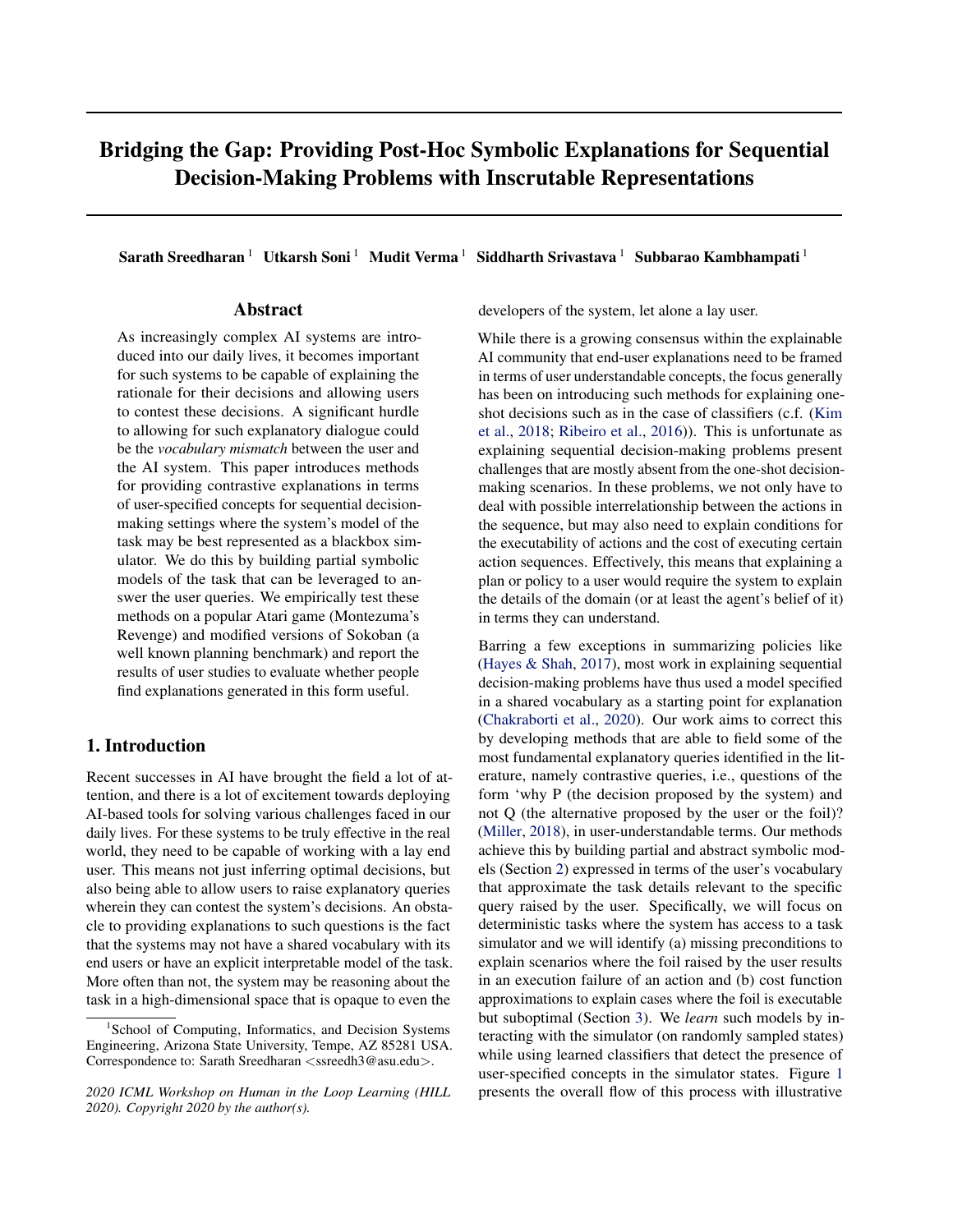# <span id="page-2-0"></span>3. Contrastive Explanations

The specific explanatory setting, illustrated in Figure [1,](#page-1-0) that we are interested in studying involves a decision-making problem specified by the tuple  $\Pi_{sim} = \langle I, G, M_{sim} \rangle$  for which the system identifies a plan  $\pi$ . When presented with the plan, the user of the system may either accept it or responds by raising an alternative plan  $\pi_f$  (*the foil*) that they believe should be followed instead. Now the system would need to provide an explanation as to why the plan  $\pi$ may be preferred over the foil  $\pi_f$  in question. The only two possibilities here are that either the foil is inexecutable and hence can not be followed or it is costlier than the plan in question. $<sup>1</sup>$  More formally,</sup>

Definition 1 *The plan* π *is said to be preferred over a foil*  $\pi_f$  *for a problem*  $\Pi_{sim} = \langle I, G, M_{sim} \rangle$ *, if either of the following conditions are met, i.e.,*

- *1.*  $\pi_f$  is inexecutable, which means, either (a)  $T(I, \pi_f) \notin$ G*, i.e the action sequence doesn't lead to a possible goal state, or (b) the execution of the plan leads to an invalid state, i.e.,*  $T(I, \pi_f) = \perp$ *.*
- *2. Or*  $\pi_f$  *is* costlier *than*  $\pi$ *, i.e.,*  $\mathcal{C}(I, \pi) < \mathcal{C}(I, \pi_f)$

To concretize this interaction, consider an instance from a modified version of Montezuma's revenge (Figure [1\)](#page-1-0). Let's assume the agent starts from the highest platform, and the goal is to get to the key. The specified plan  $\pi$  may require the agent to make its way to the lowest level, jump over the skull, and then go to the key with a total cost of 20. Let us consider a case where the user raises two possible foils that are quite similar to  $\pi$ , but, (a) in the first foil, instead of jumping the agent just moves left (as in it tries to move through the skull) and (b) in the second, instead of jumping over the skull, the agent performs the attack action (not part of the original game, but added here for illustrative purposes) and then moves on to the key. Now using the simulator, the system could tell that in the first case, moving left would lead to an invalid state and in the second case, the foil is more expensive. It may however struggle to explain to the user what particular aspects of the state or state sequence lead to the invalidity or suboptimality. Even efforts to localize parts of its own internal state representation for possible reasons by comparing the foil with similar states where actions are executable or cheaper may be futile, as even what constitutes similar states as per the simulator may be conceptually quite confusing for the user. This scenario thus necessitates the use of methods that are able to express possible explanations in terms that the user may understand.

#### Representational Assumptions A quick note on some of

the representational assumptions we are making. The central one we are making is of course that it is possible to approximate the applicability of actions and cost function in terms of high-level concepts. Apart from the intuitive appeal of such models (many of these models have their origin in models from folk psychology), these representation schemes have been widely used to model real-world sequential decision-making problems from a variety of domains and have a clear real-world utility [\(Benton et al.,](#page-7-0) [2019\)](#page-7-0). We agree that there may be problems where it may not be directly applicable, but we believe this is a sound initial step and applicable to many domains where currently Reinforcement Learning (RL) based decision-making systems are being successfully used, including robotics and games.

Apart from this basic assumption, we make one additional representational assumption, namely, that the precondition can be expressed as a conjunction of positive concepts. Note that the assumption doesn't restricts the applicability of the methods discussed here. Our framework can still cover cases where the action may require non-conjunctive preconditions. To see why, consider a case where the precondition of action a is expressed as an arbitrary propositional formula,  $\phi(\mathcal{C})$ . In this case, we can express it in its conjunctive normal form  $\phi^{\theta}(\mathcal{C})$ . Now each clause in  $\phi^{\theta}(\mathcal{C})$  can be treated as a new compound positive concept. Thus we can cover such arbitrary propositional formulas by expanding our concept list with compound concepts (including negations and disjuncts) whose value is determined from the classifiers for the corresponding atomic concepts.

Concept maps: To describe explanations in this setting, the system needs to have access to a mapping from it's internal state representation to a set of high-level concepts that are known to the user (for Montezuma this could involve concepts like *agent being on ladder, holding onto key, being next to a skull etc.*). We will assume each concept corresponds to a propositional fact that the user associates with the task's states and believes that the dynamics of the task are determined by these concepts. This means that as per the user, for each given state, a subset of these concepts may be either present or absent. Our method assumes that we have access to binary classifiers for each concept that may be of interest to the user. The classifiers provide us with a way to convert simulator states to a factored representation. Such techniques have not only been used in explanation (c.f. [\(Kim et al.,](#page-8-0) [2018;](#page-8-0) Hayes  $\&$  Shah, [2017\)](#page-8-0)) but also in works that have looked at learning high-level representations for continuous state-space problems (c.f. [\(Konidaris](#page-8-0) [et al.,](#page-8-0) [2018\)](#page-8-0)). Let C be the set of classifiers corresponding to the high-level concepts. For state  $s \in S$ , we will overload the notation C and specify the concepts that are true as  $C(s)$ , i.e.,  $C(s) = \{c_i | c_i \in C \land c_i(s) = 1\}$  (where  $c_i$ is the classifier corresponding to the  $i^{th}$  concept, we will overload this notation and also use it to stand for the label of

<sup>&</sup>lt;sup>1</sup>If the foil is as good as the original plan, then the system could switch to foil without loss of optimality.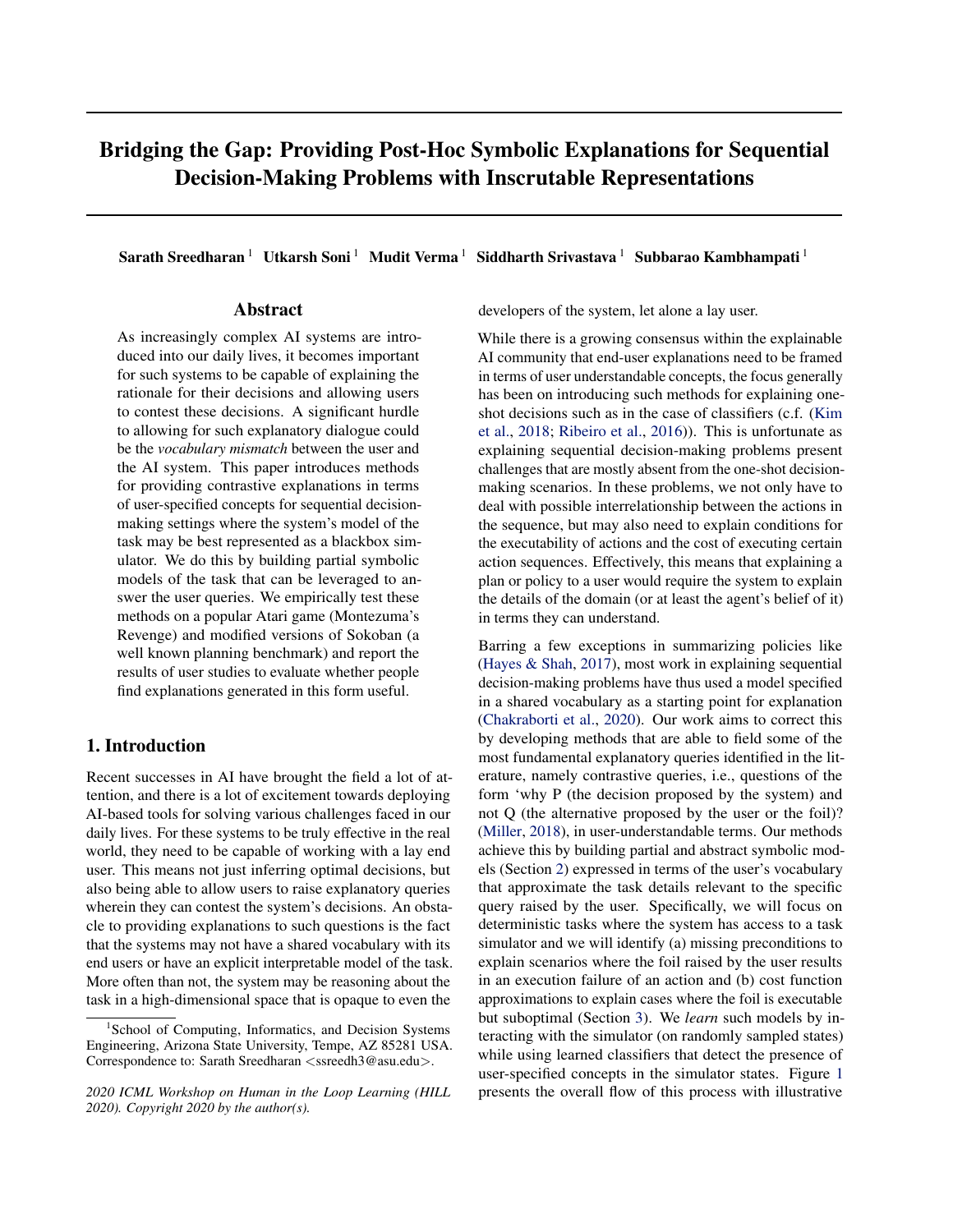the  $i^{th}$  concept). The user could specify the set of concepts by identifying positive and negative example states for each concept. These examples could then be used to learn the required classifiers by using algorithms best suited for the internal simulator state representation. This means that the explanatory system should have some method of exposing simulator states to the user. A common way to satisfy this requirement would be by having access to visual representations for the states. The simulator state itself doesn't need to be an image as long as we have a way to visualize it (for example in Atari games where the states can be represented by the RAM state of the game controller but we can still visualize it). The concept list can also be mined from qualitative descriptions of the domain and we can crowd source the collection of example states for each concept.

Explanation using concepts: To explain why a given foil is not preferred over the specified plan, we will present information about the symbolic model expressed in user's vocabulary,  $\mathcal{M}_{S}^{\mathcal{C}} = \langle C, A_{S}^{\mathcal{C}}, C(I), C(G), C_{S}^{\mathcal{C}} \rangle$ . Where  $C(G)$  =  $\bigcap_{s_g,2\text{G}}\bigcirc(s_g)$  and  $A^{\text{C}}_{\text{S}}$  contains a definition for each action  $a \in A$ . The model is a sound abstraction of the simulator  $\mathcal{M}_{sim} = \langle S, T, A, C \rangle$  for regions of interest  $\hat{S} \subseteq S$ , in so far as,  $\forall s \in \hat{S}$  and  $\forall a \in A$ , we have an equivalent action  $a^C \in A_S^C$ , such that  $a^C(C(s)) = C(T(s, a))$  (assuming  $C(\perp) = \perp$ ) and  $C_S^C(C(s), a) = C(s, a)$ . Note that establishing the preference of plan does not require informing the users about the entire model, but rather only the relevant parts. For conciseness, we will use  $a_i$  for both the simulator action and the corresponding abstract action in the symbolic model as long as the context allows it to be distinguished.

For establishing the invalidity of  $\pi_f$ , we just need to focus on explaining the failure of the first failing action  $a_i$ , i.e., the last action in the shortest prefix that would lead to an invalid state (which in our running example is the move-left action in the state presented in Figure [1](#page-1-0) for the first foil). We can do so by informing the user that the failing action has an unmet precondition, as per the symbolic model, in the state it was executed in. Formally

**Definition 2** For a failing action  $a_i$  for the foil  $\pi_f$  =  $\langle a_1, ..., a_i, ..., a_n \rangle$ ,  $c_i \in \mathbb{C}$  *is considered an explanation for failure if*  $c_i \in prec_{a_i} \setminus \overline{C(s_i)}$ , where  $s_i$  is the state where  $a_i$ *is meant to be executed (i.e s<sub>i</sub>* =  $T(I, \langle a_1, ..., a_{i-1} \rangle)$ ).

In our example for the invalid foil, a possible explanation would be to inform the user that move-left can only be executed in states for which the concept skull-not-on-left is true; and the concept is false in the given state. This formulation is enough to capture both conditions for foil inexecutability by appending an additional goal action at the end of each sequence. The goal action causes the state to transition to an end state and it fails for all states except the ones in G. Our approach to identifying the minimal [information needed to explain specific query follows from](#page-8-0) studies in social sciences that have shown that selectivity or minimality is an essential property of effective explanations [\(Miller,](#page-8-0) [2018\)](#page-8-0).

For explaining the suboptimality of the foil, we have to inform the user about  $C_{\mathcal{S}}^{\mathbb{C}}$ . To ensure minimality of explanations, rather than generating the entire cost function or even trying to figure out individual conditional components of the function, we will instead try to learn an abstraction of the cost function  $C_s^{abs}$ , defined as follows

**Definition 3** For the symbolic model  $M_S^C$  $S =$  $\langle C, A_S^C, C(I), C(G), C_S^C \rangle$ , an abstract cost function  $\mathcal{C}_\mathcal{S}^{abs}$  :  $2^{\mathbb{C}} \times A_\mathcal{S}^{\mathbb{C}} \rightarrow \mathbb{R}$  is specified as follows  $C_S^{abs}(f_{c_1},...,c_k,g,a) = min f C_S^C(s,a)$ js 2  $S_{\mathcal{M}_S^C}$  ^ fc<sub>1</sub>, .., c<sub>k</sub>g sg*].*

Intuitively,  $C_S^{abs}(fc_1, \ldots, c_kg, a) = k$  can be understood as stating that *executing the action* a*, in the presence of concepts*  $\{c_1, ..., c_k\}$  *costs at least k.* We can use  $C_S^{abs}$  in an explanation of the form

**Definition 4** *For a valid foil*  $\pi_f = \langle a_1, ..., a_k \rangle$ *, a plan*  $\pi$  *and a problem*  $\Pi_{sim} = \langle I, G, M_{sim} \rangle$ *, the sequence of concept* sets of the form  $C_{\pi_f} = \langle \hat{C}_1, ..., \hat{C}_k \rangle$  along with  $\mathcal{C}_s^{abs}$  is con*sidered a valid explanation for relative suboptimality of the foil (denoted as*  $\mathcal{C}_S^{abs}(\mathcal{C}_{\pi_f}, \pi_f) > \mathcal{C}(I, \pi)$ ), if  $\forall \hat{\mathcal{C}}_i \in \mathcal{C}_{\pi_f}$ ,  $\hat{C}_i$  is a subset of concepts presents in the corresponding *state (where state is* I *for*  $i = 1$  *and*  $T(I, \langle a_1, ..., a_{i-1} \rangle)$  *for*  $i > 1$ ) and  $\Sigma_{i=\hat{\tau}1..kg} C_S^{abs}(\hat{C}_i, a_i) > C(I, \pi)$ 

In the earlier example, the explanation would include the fact that executing the action attack in the presence of the concept skull-on-left, will cost at least 500 (as opposed to original plan cost of 20).

# 4. Identifying Explanations through Sample-Based Trials

For identifying the model parts for explanatory query, we will rely on the agent's ability to interact with the simulator to build estimates. Given the fact that we can separate the two cases at the simulator level, we will keep the discussion of identifying each explanation type separate and only focus on identifying the model parts once we know the failure type.

Identifying failing precondition: To identify the missing preconditions, we will rely on the simple intuition that while successful execution of an action  $a$  in the state  $s_j$ with a concept  $C_i$  doesn't necessarily establish that  $C_i$  is a precondition, we can guarantee that any concept false in that state can not be a precondition of that action. This is a common line of reasoning exploited by many of the model learning methods (c.f [\(Carbonell & Gil,](#page-7-0) [1990;](#page-7-0) [Stern](#page-8-0)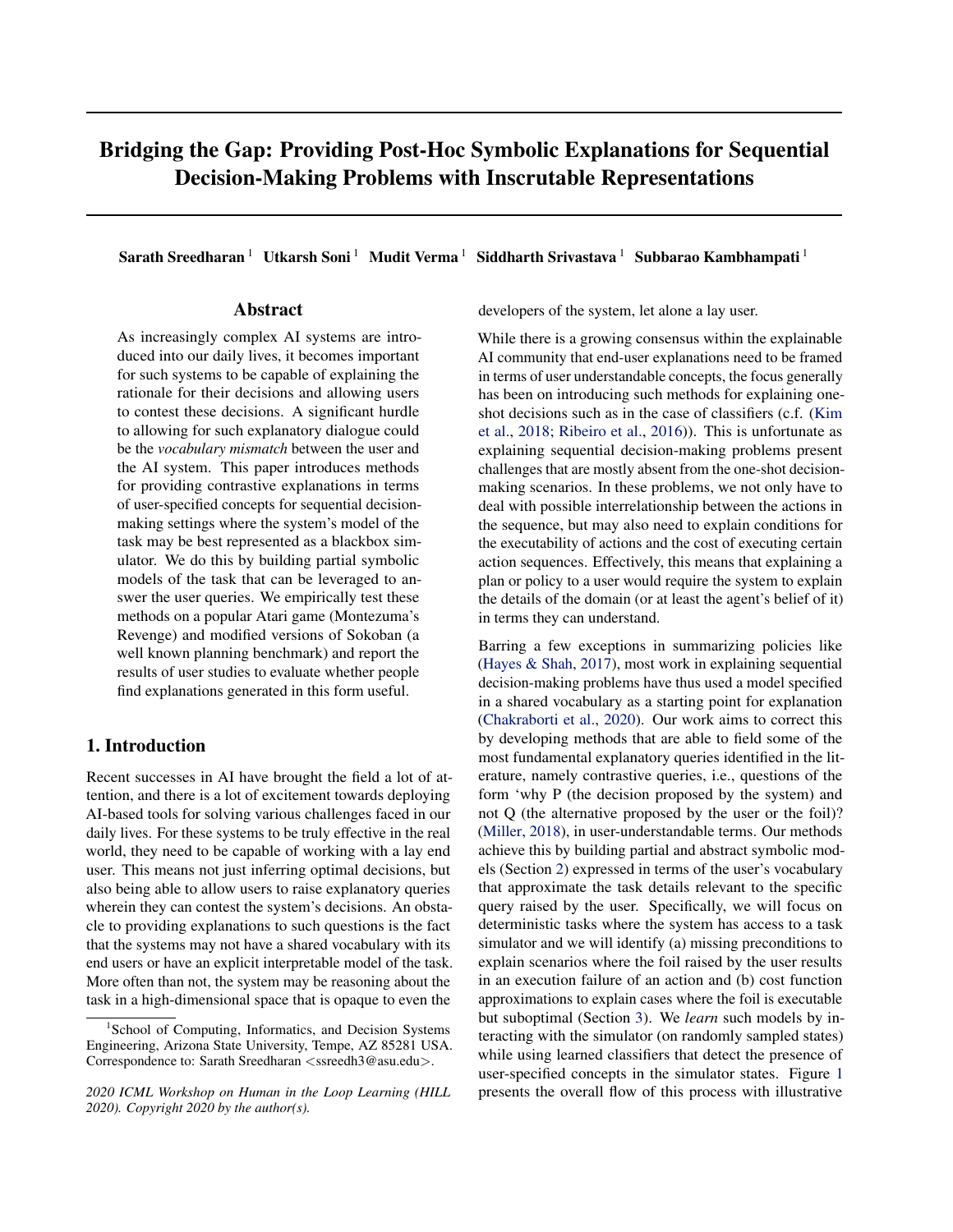<span id="page-4-0"></span>[& Juba,](#page-8-0) [2017\)](#page-8-0)). So we start with the set of concepts that are absent in the the state  $(s<sub>fail</sub>)$  where the failing action  $(a<sub>fail</sub>)$  was executed, i.e., poss\_prec\_set =  $\text{C} \setminus \text{C}(s<sub>fail</sub>)$ . We then randomly sample for states where  $a_{\text{fail}}$  is executable. Each new sampled state  $s_i$  where the action is executable can then be used to update the possible precondition set as poss\_prec\_set = poss\_prec\_set  $\cap C(s_i)$ . That is, if a state is identified where the action is executable but a concept is absent then it can't be part of the precondition. We will keep repeating this sampling step until the sampling budget is exhausted or if one of the following exit conditions is met. (a) In cases where we are guaranteed that the concept list is exhaustive, we can quit as soon as the set of possibilities reduce to one (since there has to be a missing precondition at the failure state). (b) The search results in an empty list. The list of concepts left at the end of exhausting the sampling budget represents the most likely candidates for preconditions. *An empty list here signifies the fact that whatever concept is required to differentiate the failure state from the executable one is not present in the initial concept list* (C). This can be taken as evidence to query the user for more task-related concepts. Any locality considerations for sampled states, like focusing on states close to the plan/foil, can be baked into the sampler. The full specification of the algorithm is provided in the supplementary file (<https://bit.ly/38TmDPA>).

Identifying cost function: Now we will employ a similar sampling based method to identify the right cost function abstraction. Unlike the precondition failure case, there is no single action we can choose but rather we need to choose a level of abstraction for each action in the foil (though it may be possible in many cases to explain the suboptimality of foil by only referrring to a subset of actions in the foil). Our approach here would be to find the most abstract representation of the cost function at each step such that of the total cost of the foil becomes greater than that of the specified plan. Thus for a foil  $\pi_f = \langle a_1, ..., a_k \rangle$  our objective become

$$
\text{min}_{\hat{C}_1,\dots,\hat{C}_k} \Sigma_{i=1..k} \hat{\text{KL}}_i \text{subject to } C_s^{abs}(C_{\pi_f},\pi_f) > C(I,\pi)
$$

For any given  $\hat{C}_i$ ,  $\mathcal{C}_s^{abs}(\hat{C}_i, a_i)$  can be approximated by sampling states randomly and finding the minimum cost of executing the action  $a_i$  in states containing the concepts  $\hat{C}_i$ . We can again rely on a sampling budget to decide how many samples to check and enforce required locality within sampler. Similar to the previous case, *we can identify the insufficiency of the concept set by the fact that we aren't be able to identify a valid explanation*. The algorithm can be found in the supplementary file ( $https://bit.ly/$ [38TmDPA](https://bit.ly/38TmDPA)).

Confidence over explanations: Though both the methods discussed above are guaranteed to identify the exact model in the limit, the accuracy of the methods is still limited by practical sampling budgets we can employ. So this means it is important that we are able to establish some level of confidence in the solutions identified. To assess confidence,



Figure 2. A simplified probabilistic graphical models for explanation inference, Subfigure (A) and (B) assumes classifiers to be completely correct, while (C) and (D) presents cases with noisy classifier.

we will follow the probabilistic relationship between the random variables as captured by Figure 2 (A) for precondition identification and Figure 2 (B) for cost calculation. Where the various random variables captures the following facts:  $O_a^s$  - indicates that action a can be executed in state  $s, c_i \in p_a$  - concept  $c_i$  is a precondition of  $a, O_{c_i}^s$  - the concept  $c_i$  is present in state  $s, \mathcal{C}_s^{abs}(\{c_i\}, a) \geq k$  - the abstract cost function is guaranteed to be higher than or equal to k and finally  $O_{C(s,a) \lt k}$  - stands for the fact that the action execution in the state resulted in cost higher than or equal to k. We will allow for inference over these models, by relying on the following simplifying assumptions - (1) the distribution of concepts over the state space is independent of each other, (2) the distribution of all non-precondition concepts in states where the action is executable is the same as their overall distribution across the problem states (which can be empirically estimated), (3) cost distribution of an action over states corresponding to a concept that does not affect the cost function is identical to the overall distribution of cost for the action (which can again be empirically estimated). The second assumption implies that you are as likely to see a non-precondition concept in a sampled state where the action is executable as the concept was likely to appear at any sampled state (this distribution is denoted as  $p_{c_i}$ ). While the third one implies that for a concept that has no bearing on the cost function for an action, the likelihood that executing the action in a state where the concept is present will result in a cost greater than  $k$  will be the same as that of the action execution resulting in cost greater than k for a randomly sampled state  $(p_{C(.,a)k}).$ 

For a single sample, the posterior probability of explanations for each case can be expressed as follows: For precondition estimation, updated posterior probability for a positive observation can be computed as  $P(c_i \supseteq p_a / O_{c_i}^{s^*} \wedge O_a^s) = (1 \quad P(c_i \otimes p_a / O_{c_i}^{s^*} \wedge O_a^s))$ , where

$$
P(c_i \otimes p_a/O_{c_i}^s \wedge O_a^s) = \frac{p_{c_i} \ P(c_i \otimes p_a)}{P(O_{c_i}^s/O_a^s)}
$$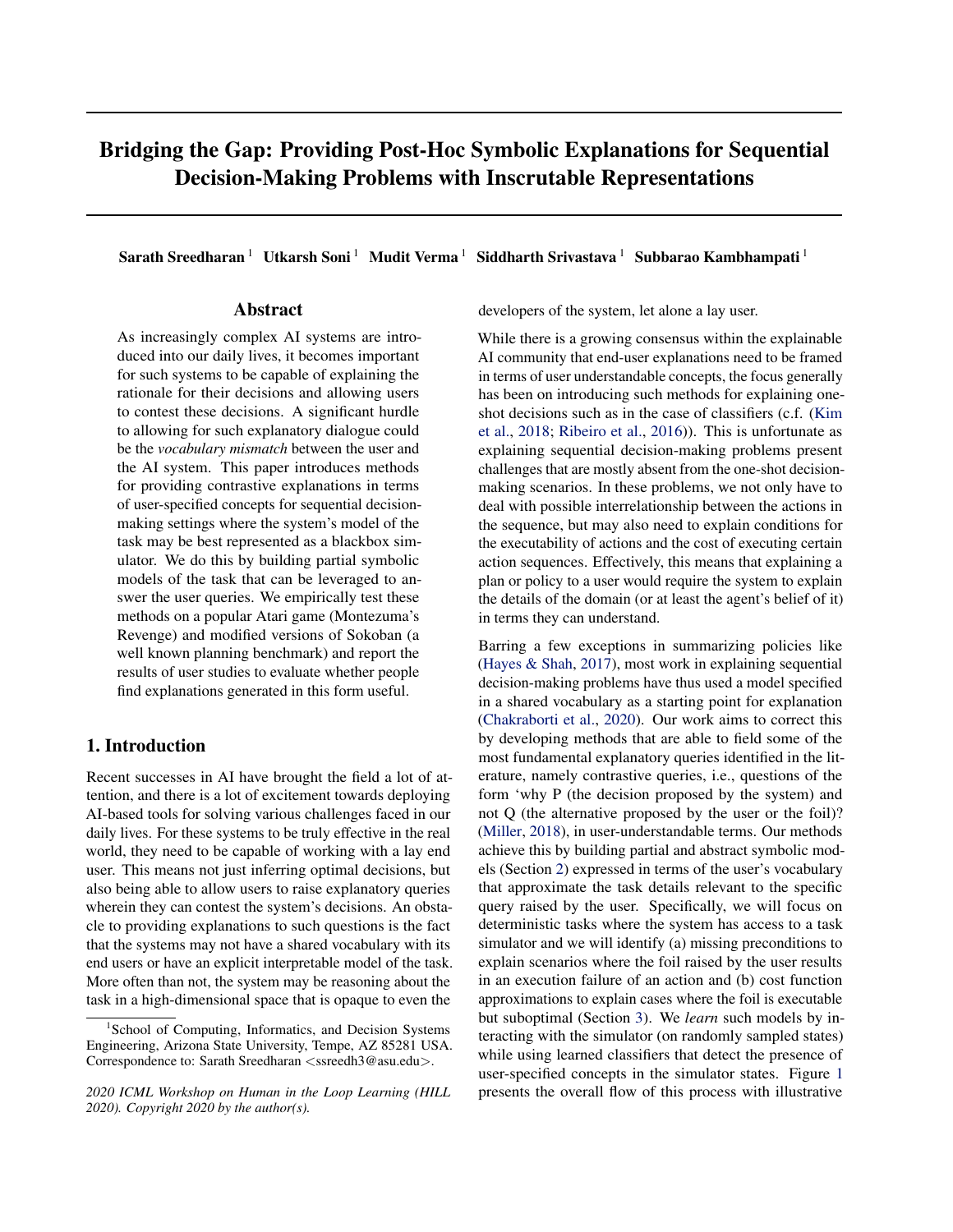<span id="page-5-0"></span>and for the case of cost function approximation

$$
P(C_s^{abs}(fc_i g, a) \t kjO_{c_i}^s \t O_{C(s, a) k}) =
$$
  
\n
$$
P(C_s^{abs}(fc_i g, a) \t k)
$$
  
\n
$$
P(C_s^{abs}(fc_i g, a) \t k) + p_{C(., a) k} P(\cdot C_s^{abs}(fc_i g, a) \t k))
$$

Full derivation of above formulas can be found in the supplementary file (<https://bit.ly/38TmDPA>). The distribution used in the cost explanation, can either be limited to distribution over states where action  $a_i$  is executable or allow for the cost of executing an action in a state where it is not executable to be infinite.

Using noisy concept classifiers: Given how unlikely it is to have access to a perfect classifier for any concept, a more practical assumption to adopt could be that we have access to a noisy classifier. However, we assume that we also have access to a probabilistic model for its prediction. That is, we have access to a function  $P_{\mathbb{C}} : \mathbb{C} \to [0,1]$  that gives the probability that the concept predicted by the classifier is actually associated with the state. Such probability functions could be learned from the test set used for learning the classifier. Allowing for the possibility of noisy observation generally has a more significant impact on the precondition calculation than the cost function approximation. Since we are relying on just generating a lower bound for the cost function, we can be on the safer side by under-approximating the cost observations received (though this could lead to larger than required explanation). In the case of precondition estimation, we can no longer use a single failure (execution of an action in a state where the concept is absent) as evidence for discarding the concept. Though we can still use it as an evidence to update the probability of the given concept being a precondition. We can remove a particular possible precondition from consideration once the probability of it not being a precondition crosses a specified threshold.

To see how we can incorporate these probabilistic observations into our confidence calculation, consider the updated relationships presented in Figure [2](#page-4-0) (C) and (D) for precondition and cost function approximation. Note that in previous sections, we made no distinction between the concept being part of the state and actually observing the concept. Now we will differentiate between the classifier saying that a concept is present  $(O_{c_i}^s)$  from the fact that the concept is part of the state  $(c_i \in \widetilde{C}(S))$ . Now we can use this updated model for calculating the confidence. We can update the posterior of a concept not being a precondition given a negative observation  $(O_{i,c_i}^s)$  using the formula

$$
P(c_i \otimes p_a/O_{\cdot}^s c_i \wedge O_a^s) = \frac{P(O_{\cdot}^s c_i/c_i \otimes p_a \wedge O_a^s) - P(c_i \otimes p_a/O_a^s)}{P(O_{\cdot} c_i/O_a^s)}
$$

Similarly we can modify the update for a positive observation to include the observation model and also do the same for the cost explanation. For calculation of cost confidence, we will now need to calculate  $P(O_{\mathcal{C}(s,a)}, k|c_i \, \mathcal{Q})$  $C(s)$ ,  $C_s^{abs}(fc_i g, a)$  k). This can either be empirically calculated from samples with true label or we can assume that



Figure 3. Montezuma Foils: Left Image shows foils for screen 1, (A) Move right instead of Jump Right (B) Go left over the edge instead of using ladder (C) Go left instead of jumping over the skull. Right Image shows foil for screen 4, (D) Move Down instead of waiting.



Figure 4. Sokoban Foils: Left Image shows foils for Sokobanswitch, note that the green cell will turn pink once the agent passes it. Right Image shows foil for screen Sokoban-cell.

this value is going to be approximately equal to the overall distribution of the cost for the action.

The derivations for all of the above expressions and formulas for the other cases can be found in the supplementary file.

# 5. Evaluation

For validating the soundness of the methods discussed before, we tested the approach on the open-AI gym's deterministic implementation of Montezuma's Revenge [\(Brockman](#page-7-0) [et al.,](#page-7-0) [2016\)](#page-7-0) for precondition identification and two modified versions of the gym implementation of Sokoban [\(Schrader,](#page-8-0) [2018\)](#page-8-0) for cost based foil evaluation. The first version of Sokoban included a switch the player could turn on to reduce the cost of pushing the box (we will refer to this version as Sokoban-switch) and the second version (Sokoban-cells) included particular cells from which it is costlier to push the box. We used RAM-based state representation for Montezuma and images of game state for the Sokoban variations. To add richer preconditions to the settings, we added a wrapper over the original simulators for all the games to render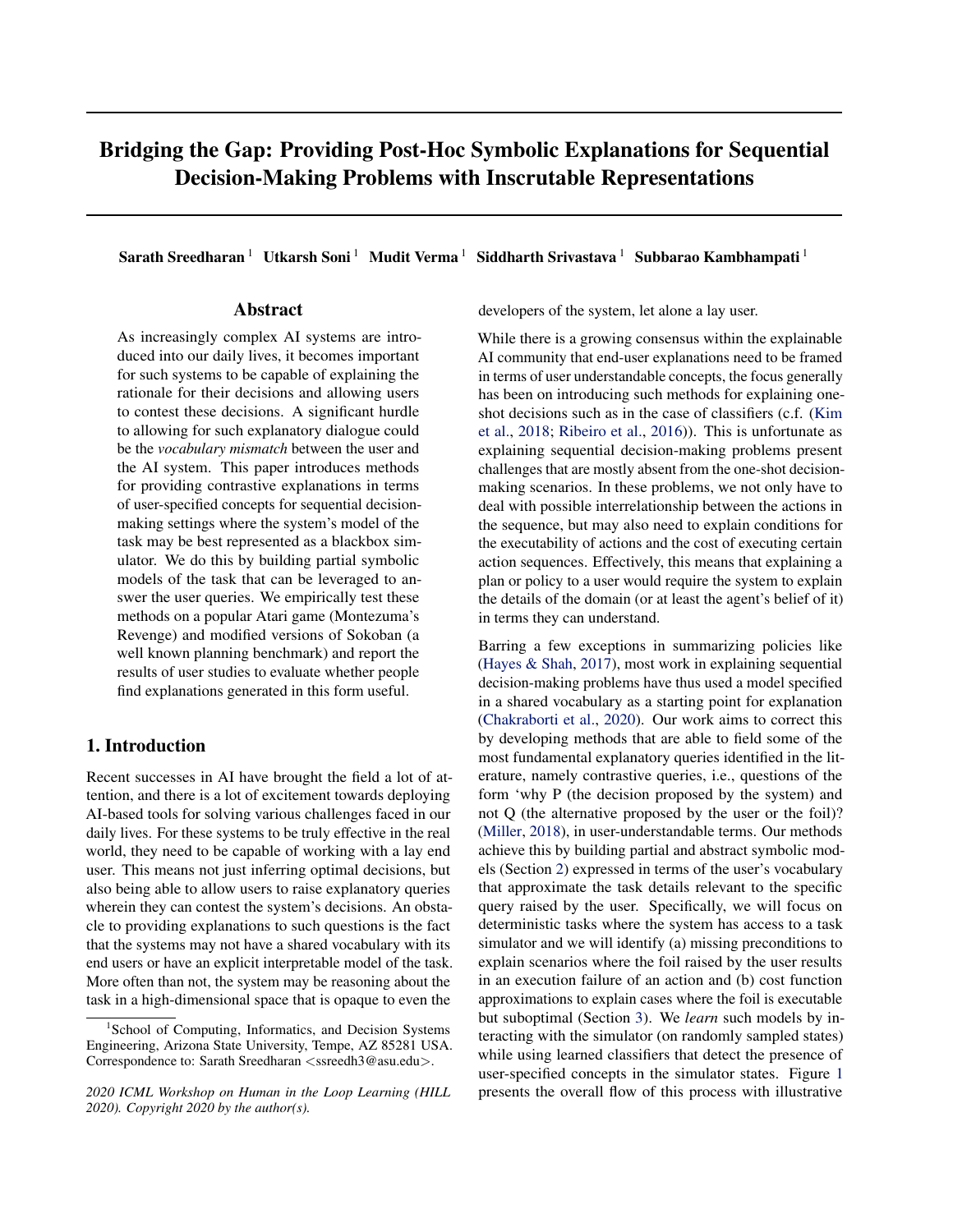any action that fails to change the current agent state as an action failure. For Montezuma, we selected four invalid foils for the game, three from screen 1 and one from screen 4 and for Sokoban, we selected one valid but suboptimal foil for each variation. The specifics of the games, foils, plans and state representation are provided in the supplementary file (<https://bit.ly/38TmDPA>). The plan and foils used can be found in Figure [3](#page-5-0) (for Montezuma) and Figure [4](#page-5-0) (for Sokoban variants).

Concept learning: For Montezuma, we specified ten concepts for each screen and for the Sokoban variations we used a survey to collect the set of concepts. The survey allowed participants to interact with the game through a web interface, and at the end, they were asked to specify game concepts that they thought were relevant for particular actions. For Sokoban-switch, we collected data from six participants and received 25 unique concepts and for Sokobancell we collected data from seven participants and received 38 unique concepts. In both domains, we wrote scripts to identify positive and negative examples for each concept from randomly sampled states of the game. For Sokoban variants, we rejected any concept that resulted in less than ten samples after 1000 episodes of sampling and consequently we focused on just 20 concepts for Sokoban-switch and 32 concepts for Sokoban-cell respectively. We used AdaBoost Classifier [\(Freund et al.,](#page-8-0) [1999\)](#page-8-0) on Montezuma, and Convolutional Neural Networks (CNNs) for Sokoban variants. The CNN architecture involved four convolutional layers followed by three fully connected layers that gave a binary classification output. Montezuma classifiers had an average accuracy of 99.72%, while that for Sokoban-switch was 99.46% and for Sokoban-cell was 99.34%.

Explanation identification: As mentioned previously, we ran the search for identifying preconditions for Montezuma's foils and cost function identification on Sokoban. From the collected list of concepts, we doubled the final concept list used by including negations of each concept. So for Montezuma we used 20 concepts per screen, and 40 and 64 concepts were used for Sokoban-switch and Sokoban-cell. The probabilistic models for each classifier were calculated from the corresponding test sets. For precondition identification, the search was run with a sampling budget of 500 and a cutoff probability of 0.01 for each concept. The search was able to identify the expected explanation for each foil and had a mean confidence of 0.5044 for foils in screen 1 and a confidence value of 0.8604 for the foil in screen 4. The ones in screen 1 had lower probabilities since they were based on more common concepts and thus their presence in the executable states was not a strong evidence for them being a precondition. For cost function identification, the search was run with a sampling budget of 750 and all the calculations, including both computing the concept distribution and updating the probability of explanation, were

limited to states where the action was executable. Again the search was able to find the expected explanation. We had an average confidence of 0.9996 for the Sokoban-switch and 0.998 for the Sokoban-cell.

User study: With the basic explanation generation method in place, we were interested in evaluating if users would find such an explanation helpful. Specifically, the hypothesis we tested were

### *Hypothesis 1: Missing precondition information is a useful explanation for action failures.*

#### *Hypothesis 2: Abstract cost functions are a useful explanation for foil suboptimality.*

To evaluate this, we performed a user study with all the foils used along with the generated explanation and a simple baseline explanation. For precondition case (H1), the baseline involved pointing out just the failing action and the state it was executed. For the cost case (H2), it involved pointing out the exact cost of executing each action in the foil. The users were asked to choose the one they believed was more useful (the choice ordering was randomized to ensure the results were counterbalanced) and were also asked to report on a Likert scale the completeness of the chosen explanation. For each foil, we took the explanation generated by the search and converted it into text by hand. The subjects were also given the option to provide suggestions on what they think would help improve the completeness of the explanation in a free text field. For H1, we collected 20 replies in total (five per foil) and 19 out of the 20 participants selected precondition based explanation as the choice. On the question of whether the explanation was complete, we had an average score of 3.35 out of 5 on the Likert scale (1 being not at all complete and 5 being complete). For H2, we again collected 20 replies in total (ten per foil) and found 14 out of 20 participants selected the concept-based explanation over the simple one. The concept explanations had on average a completeness score of 3.36 out of 5. The results seems to suggest that in both case people did prefer the concept-based explanation over the simple alternative. The completeness results suggest that people may like, at least in some cases, to receive more information about the model.

### 6. Related Work

There is an increasing number of works investigating the use of high-level concepts to provide meaningful post-hoc explanations to the end-users. The representative works in this direction include TCAV [\(Kim et al.,](#page-8-0) [2018\)](#page-8-0) and its various offshoots like [\(Luss et al.,](#page-8-0) [2019\)](#page-8-0) that have focused on one-shot decisions. Authors of [\(Hayes & Shah,](#page-8-0) [2017\)](#page-8-0) have looked at the use of high-level concepts for policy summaries. They use logical formulas to concisely characterize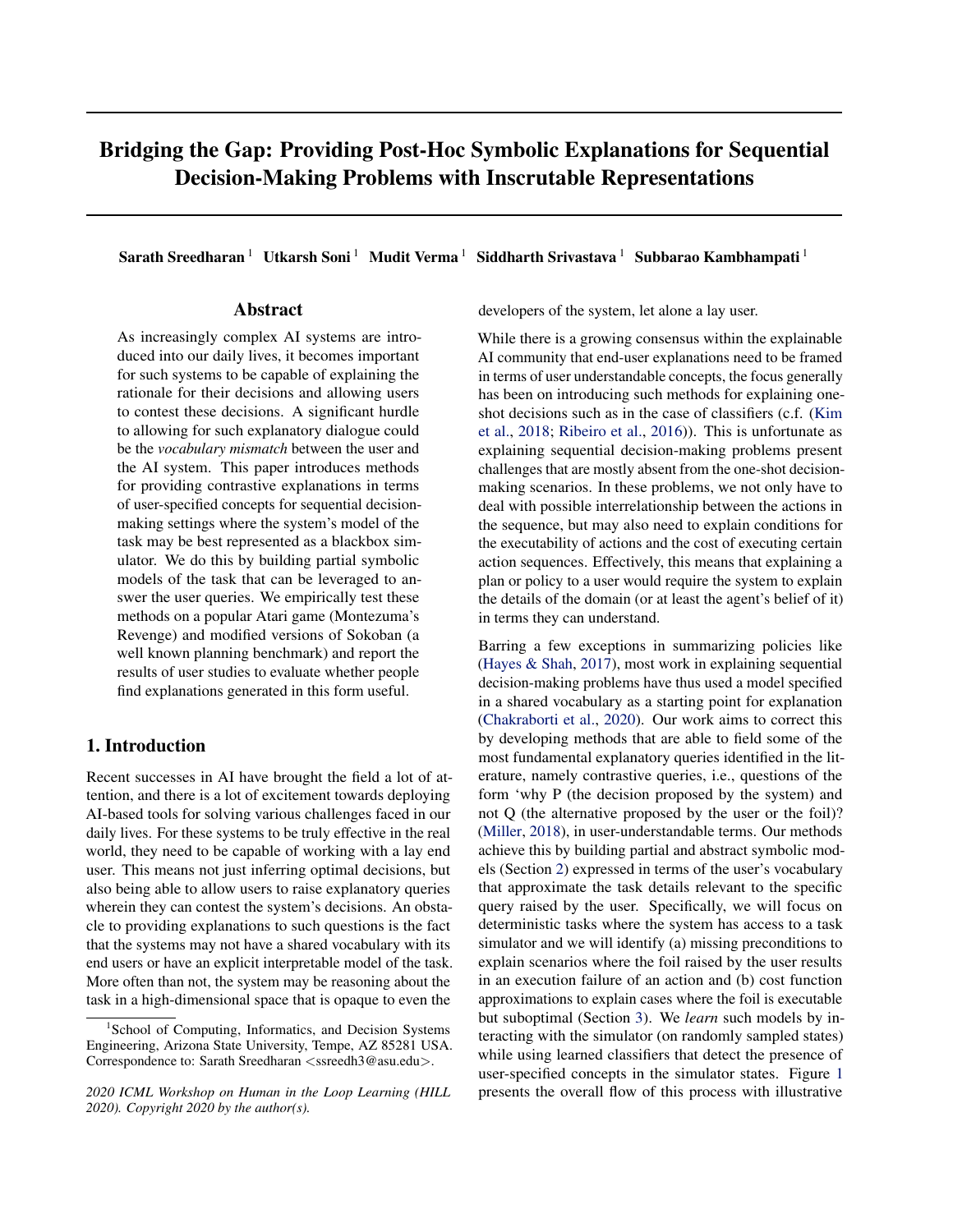<span id="page-7-0"></span>various policy choices, including states where a specific action may be selected (or not). Unlike our work, they are not trying to answer why the policy ends up choosing a specific action (or not). [\(Waa et al.,](#page-8-0) [2018\)](#page-8-0) looks at addressing suboptimality of foils while supporting interpretable features, but it requires the domain developer to specifically encode positive and negative outcomes to each action. Another related work is the approach studied in [\(Madumal et al.,](#page-8-0) [2020\)](#page-8-0). Here, they are also trying to characterize dynamics in terms of high-level concepts. Though in their example, they assume that the full structural relationship between the various variables is provided upfront. The explanations discussed in this paper can also be seen as a special case of Model Reconciliation explanation (c.f (Chakraborti et al., 2017)), where the human model is considered to be empty and our use of abstractions is also connected to the HELM explanatory framework introduced in [\(Sreedharan et al.,](#page-8-0) [2018\)](#page-8-0). Usefulness of preconditions as explanation has also been considered in other explanatory works like [\(Winikoff,](#page-8-0) [2017;](#page-8-0) Broekens et al., 2010). Our effort to associate action cost to concepts could also be contrasted to efforts in [\(Juozapaitis et al.,](#page-8-0) [2019\)](#page-8-0) and (Anderson et al., 2019) which explain in terms of interpretable reward components. Unfortunately, their method relies on having reward function being represented using interpretable components.

#### 7. Conclusion

We view the approaches introduced in the paper as the first step towards designing more general symbolic explanatory methods for sequential decision-making problems that operate on inscrutable representations. The current methods facilitate generation of explanations in user-specified terms for sequential decisions by allowing users to query the system about alternative plans. We implemented these method in multiple domains and evaluated the effectiveness of the explanation using user studies. While contrastive explanations are answers to questions of the form "Why P and not Q?", we have mostly focused on refuting the foil (the "not Q?" part). This is because, in the presence of a simulator, it is easier to show why the plan is valid by simulating the plan and presenting the state trace. We can further augment such traces with the various concepts that are valid at each step of the trace. Also, note that the methods discussed in this paper can still be used if the user's questions are specified in term of temporal abstraction over the agent's action space. As long as the system can simulate the foils raised by the user, we can keep the rest of the methods discussed in the paper the same. In future, we would like to investigate more complex tasks, such as those with stochastic dynamics or partial observability. Also, we could look at extending the methods to support partial foils (where the user only specifies some part of the plan) and develop methods that allow for efficient acquisitions of new concepts from the user.

As mentioned, the readers can find the supplementary file containing the algorithm pseudocodes, derivation of all the formulas (along with formulas for noisy classifier cases) and additional experiment details at the link [https://bit.](https://bit.ly/38TmDPA) [ly/38TmDPA](https://bit.ly/38TmDPA).

# Acknowledgments

Kambhampati's research is supported in part by ONR grants N00014-16-1-2892, N00014-18-1-2442, N00014- 18-1-2840, N00014-9-1-2119, AFOSR grant FA9550-18- 1-0067, DARPA SAIL-ON grant W911NF-19-2-0006, NSF grants 1936997 (C-ACCEL), 1844325, NASA grant NNX17AD06G, and a JP Morgan AI Faculty Research grant.

## References

- Anderson, A., Dodge, J., Sadarangani, A., Juozapaitis, Z., Newman, E., Irvine, J., Chattopadhyay, S., Fern, A., and Burnett, M. Explaining Reinforcement Learning to Mere Mortals: An Empirical Study. In *IJCAI*, 2019.
- Benton, J., Lipovetzky, N., Onaindia, E., Smith, D. E., and Srivastava, S. (eds.). *Proceedings of the Twenty-Ninth International Conference on Automated Planning and Scheduling, ICAPS 2018, Berkeley, CA, USA, July 11-15, 2019*, 2019. AAAI Press. URL [https://aaai.org/](https://aaai.org/ojs/index.php/ICAPS/issue/view/239) [ojs/index.php/ICAPS/issue/view/239](https://aaai.org/ojs/index.php/ICAPS/issue/view/239).
- Botea, A., Müller, M., and Schaeffer, J. Using abstraction for planning in sokoban. In *International Conference on Computers and Games*, pp. 360–375. Springer, 2002.
- Brockman, G., Cheung, V., Pettersson, L., Schneider, J., Schulman, J., Tang, J., and Zaremba, W. Openai gym. *CoRR*, abs/1606.01540, 2016. URL [http://arxiv.](http://arxiv.org/abs/1606.01540) [org/abs/1606.01540](http://arxiv.org/abs/1606.01540).
- Broekens, J., Harbers, M., Hindriks, K., Van Den Bosch, K., Jonker, C., and Meyer, J.-J. Do you get it? userevaluated explainable bdi agents. In *German Conference on Multiagent System Technologies*, pp. 28–39. Springer, 2010.
- Carbonell, J. G. and Gil, Y. Learning by experimentation: The operator refinement method. In *Machine learning*, pp. 191–213. Elsevier, 1990.
- Chakraborti, T., Sreedharan, S., Zhang, Y., and Kambhampati, S. Plan explanations as model reconciliation: Moving beyond explanation as soliloquy. In *IJCAI*, pp. 156– 163, 2017.
- Chakraborti, T., Sreedharan, S., and Kambhampati, S. The emerging landscape of explainable ai planning and decision making. *arXiv preprint arXiv:2002.11697*, 2020.